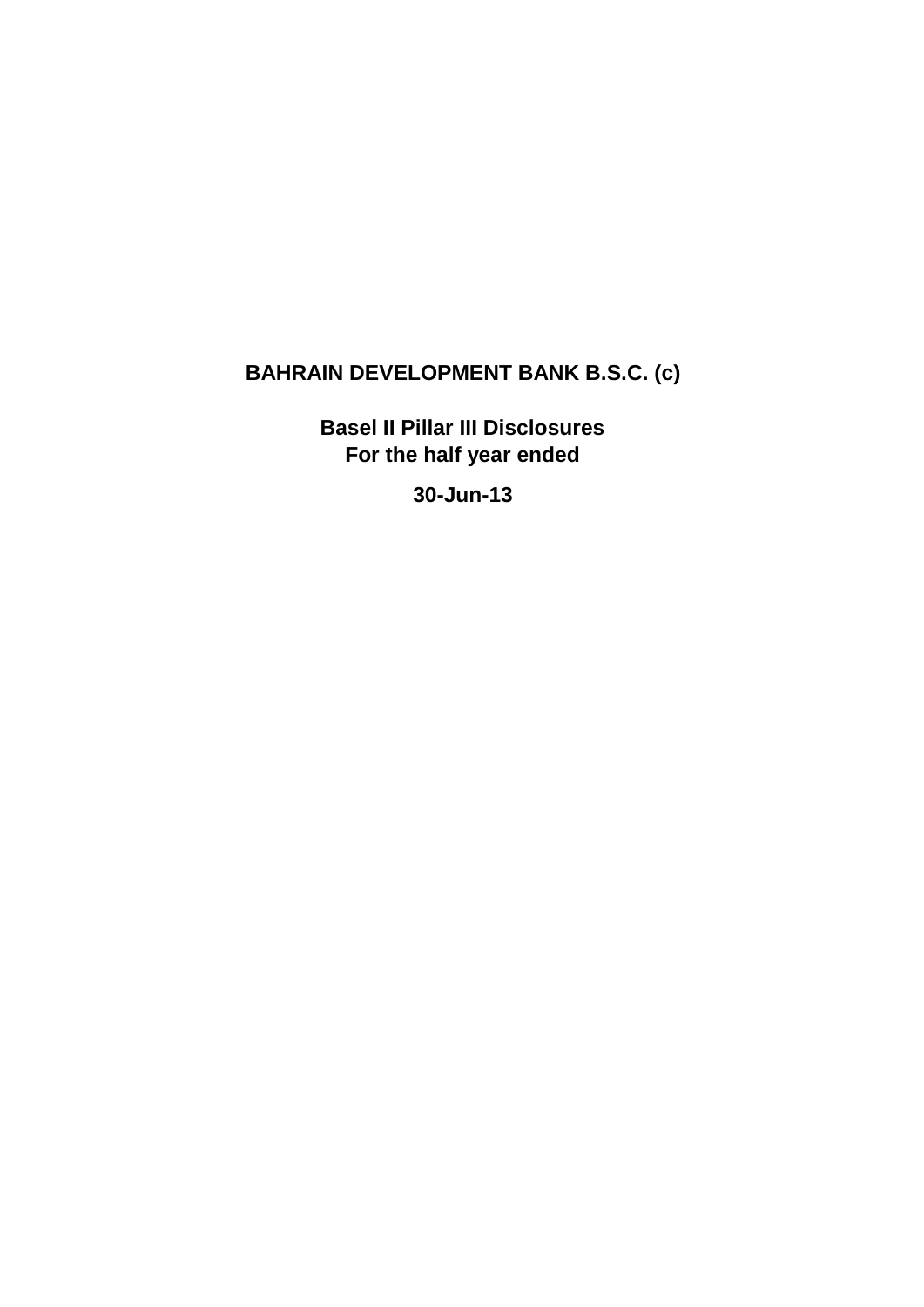BAHRAIN DEVELOPMENT BANK B.S.C. (c) Basel II Pillar III Disclosures For the half year ended 30 JUNE 2013 (Expressed in Thousands Bahrain Dinars)

| Table 1  | Capital structure                                                                             | 2  |
|----------|-----------------------------------------------------------------------------------------------|----|
| Table 2  | Capital requirement for credit, market and operational risks                                  | 4  |
| Table 3  | Gross credit exposures before subject to credit risk mitigants (CRM)                          | 4  |
| Table 4  | Sectoral classification of gross credit exposures                                             | 5  |
| Table 5  | Credit concentration greater than 15% individual obligor limit                                | 6  |
| Table 6  | Counterparty wise breakdown of impaired loans and impairment provision                        | 6  |
| Table 7  | Residual contract maturity                                                                    |    |
| Table 8  | Geographical distribution of impairment provisions for loans and advances to customers        | 8  |
| Table 9  | Movement in impairment provision for loans and advances to customers and interest in suspense | 8  |
| Table 10 | Past due loans - age analysis                                                                 | 9  |
| Table 11 | Credit risk exposure post credit risk mitigation and credit conversion                        | 10 |
| Table 12 | Eligible financial collateral and quarantees                                                  | 10 |
| Table 13 | Sensitivity analysis - interest rate risk                                                     | 11 |
| Table 14 | Equity position in the banking book                                                           | 12 |
| Table 15 | Gain on Equity Investments                                                                    | 12 |
| Table 16 | <b>Operational Risk</b>                                                                       | 12 |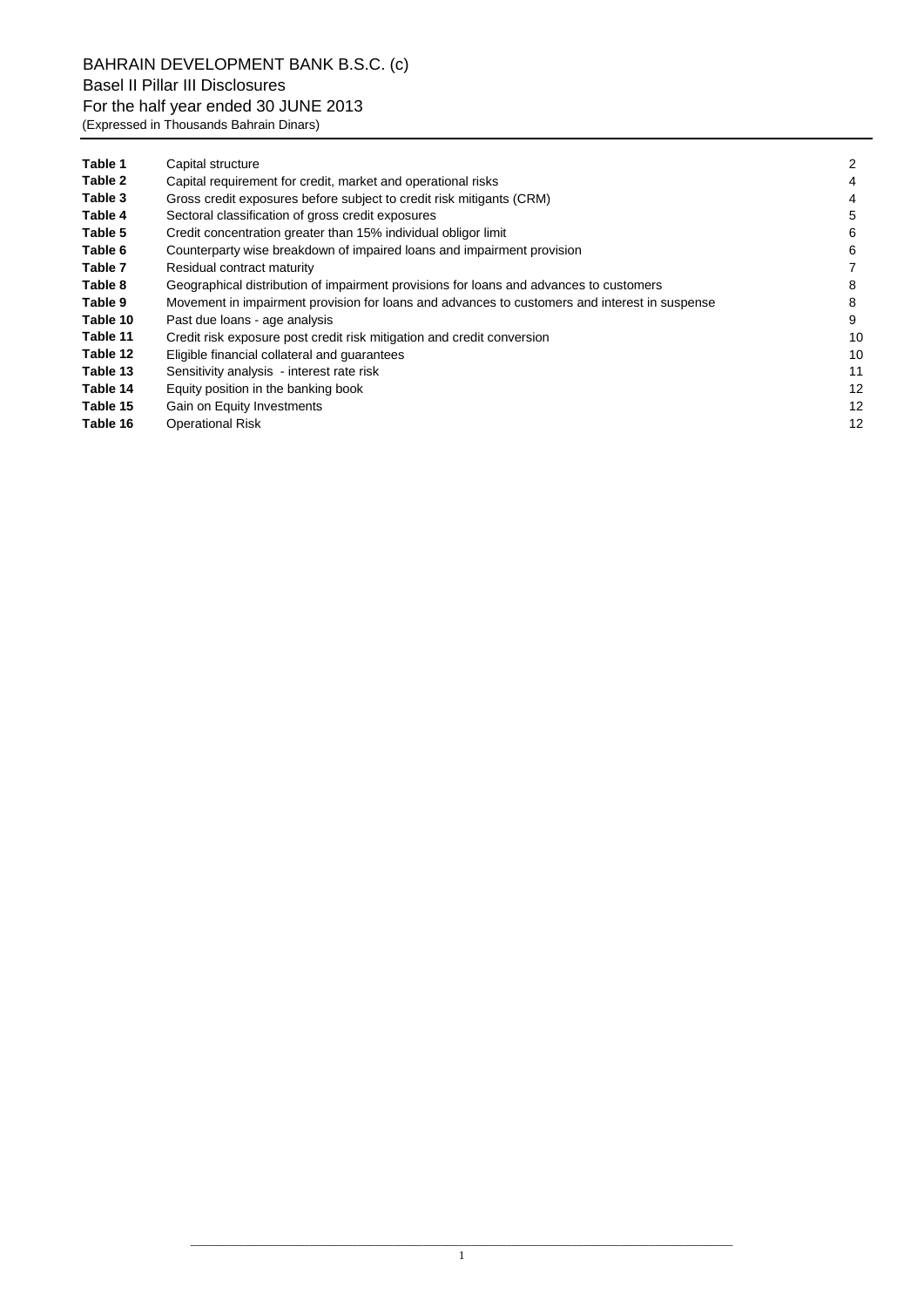#### **Bahrain Development Bank B.S.C. (c) Corporate information Corporate information**

| Commercial registration no. | 26226 obtained on 20 January 1992                                                            |
|-----------------------------|----------------------------------------------------------------------------------------------|
| <b>Registered office</b>    | Building 170<br>Road 1703<br>Diplomatic Area<br>PO Box 20501<br>Manama<br>Kingdom of Bahrain |

#### **1 REPORTING ENTITY**

Bahrain Development Bank B.S.C. (c) ("the Bank" or "BDB") was established as a Bahraini closed shareholding company by Legislative Decree number 19 dated 11 December 1991 and commenced operations on 20 January 1992. The Bank is registered with the Ministry of Industry and Commerce under commercial registration (CR) number 26226. The Bank"s registered office is in Kingdom of Bahrain.

The core activities of the Bank consist of advancing loans for project finance, working capital, premises and equipment for developing industries and service sectors such as tourism, health and education in the Kingdom of Bahrain. As part of this activity, the Bank also renders management consultancy services and subscribes to ordinary and preference shares in Bahraini companies. Additionally, loans are advanced for agriculture, fisheries and higher education purposes. Other activities of the Bank comprise making direct contributions towards the economic development of the Kingdom of Bahrain.

This financial information is the reviewed condensed consolidated interim financial information of Bahrain Development Bank BSC (c) (the "Bank") and its subsidiaries (the "Group") for the six month period ended 30 June 2013.

As at 30 June 2013, the Group consists of the Bank and its following subsidiaries:

| <b>Name</b>                                           | Country of<br>incorporation | Ownership<br>interest | Year end    |
|-------------------------------------------------------|-----------------------------|-----------------------|-------------|
| Bahrain Institute of<br>Entrepreneurship & Technology | Kingdom                     | 100%                  | 31 December |
| W.L.L.                                                | of Bahrain                  |                       |             |
| <b>Bahrain Business Incubator</b><br>Centre (S.P.C.)  | Kingdom<br>of Bahrain       | 100%                  | 31 December |

#### **Basis of consolidation**

Financial statements incorporate the financial statements of the Bank and its subsidiaries. The financial statements of the subsidiaries are prepared for the same reporting year as the Bank using consistent accounting policies.

All intra group balances, transactions, income and expenses and profits and losses resulting from intra-group transactions are eliminated on consolidation.

Subsidiaries are consolidated from the date on which control is transferred to the Bank and cease to be consolidated from the date on which control is transferred out of the Bank.

#### **Restrictions on capital and transfer of funds within the Group**

Since none of the Bank's subsidiaries are regulated financial institutions, there is no regulatory impediment to the transfer of retained earnings to the Bank. However, as separate legally incorporated entities, the transfer of paid in capital and mandatory reserves would require shareholder action. As the sole shareholder (either direct or indirect) in these entities, the Bank has the power to undertake the legal processes for the transfer of such capital. The Bank"s subsidiaries are registered and domiciled in Bahrain and there are no exchange controls or other restrictions on the transfer of funds.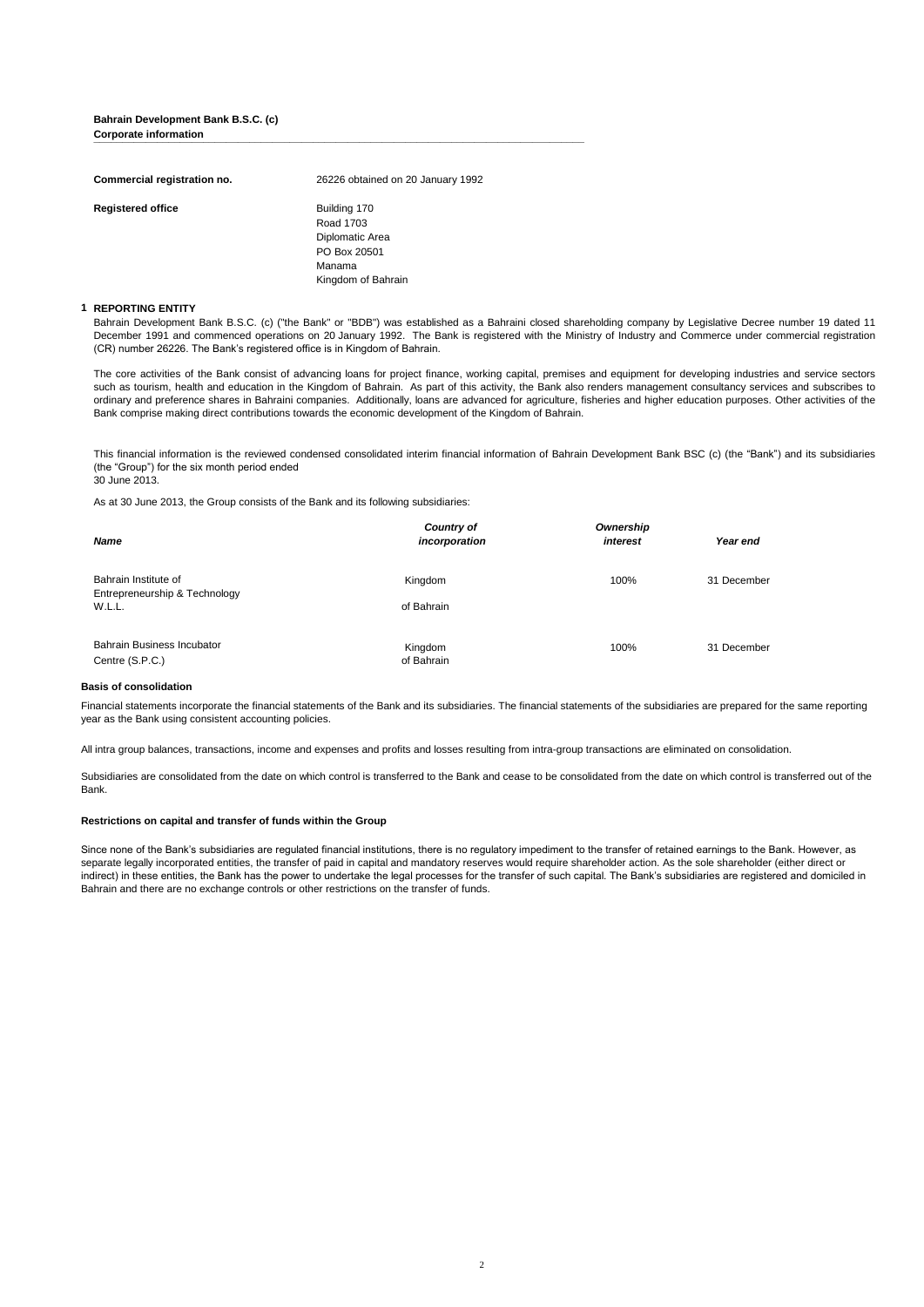## **TABLE 1 - CAPITAL STRUCTURE**

The Bank"s regulatory capital base comprises of (a) Tier 1 capital which includes share capital, reserves and retained earnings. (b) Tier 2 capital which consist of current year profit and a portion of unrealized gains arising from fair value of equity.

The Bank's regulatory capital base of BD 71,870 is as detailed below:

|                                                                     | 2013          |         |  |
|---------------------------------------------------------------------|---------------|---------|--|
| A. NET AVAILABLE CAPITAL                                            | <u>Tier 1</u> | Tier 2  |  |
| Paid-up share capital                                               | 65,000        |         |  |
| Reserve:                                                            |               |         |  |
| Statutory reserve                                                   | 1,010         |         |  |
| Others                                                              | 830           |         |  |
| Retained earnings brought forward                                   | 4,860         | 307     |  |
| Current year (loss) profit                                          |               |         |  |
| Asset revaluation reserves-Property, plant and equipment (45% only) |               |         |  |
| Unrealized gains arising from fair valuing equities (45% only)      |               | 7       |  |
| <b>TOTAL CAPITAL BEFORE REGULATORY DEDUCTIONS</b>                   | 71,700        | 314     |  |
| Less: Regulatory deductions                                         | 144           |         |  |
| <b>NET AVAILABLE CAPITAL</b>                                        | 71,556        | 314     |  |
| TOTAL ELIGIBLE CAPITAL BASE (Tier 1 + Tier 2)                       |               | 71,870  |  |
| <b>B. CAPITAL ADEQUACY RATIO</b>                                    |               | 2013    |  |
| Total eligible capital base                                         |               | 71,870  |  |
| Credit risk weighted exposures                                      |               | 145,213 |  |
| Market risk weighted exposures                                      |               | 1,411   |  |
| Operational risk weighted exposures                                 |               | 13,015  |  |
| Total risk weighted exposures                                       |               | 159,639 |  |
| <b>Capital Adequacy Ratio</b>                                       |               | 45.02%  |  |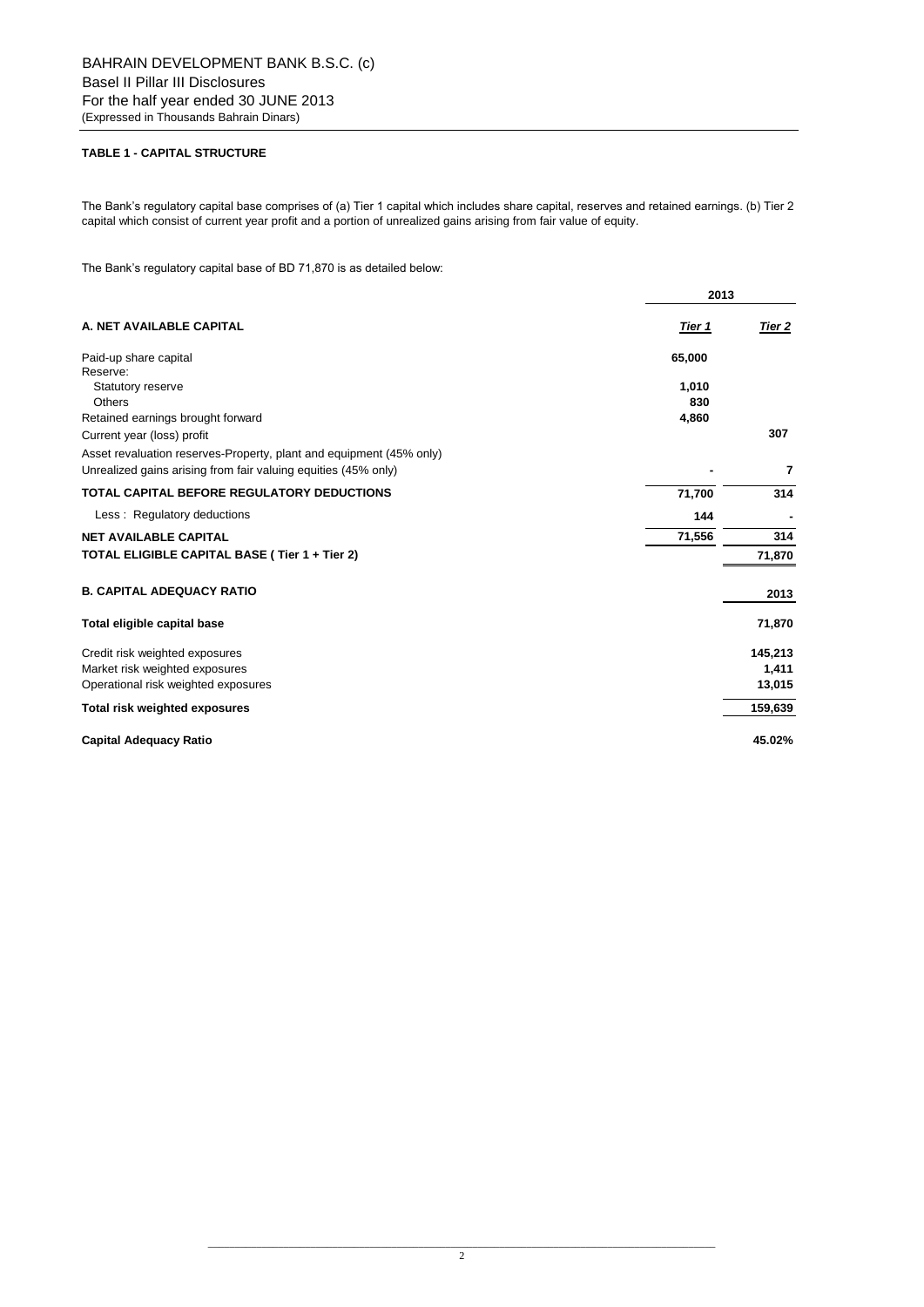## **RISK WEIGHTED ASSETS PROFILE AND CAPITAL REQUIREMENT FOR CREDIT, MARKET AND OPERATIONAL RISK**

The Bank has adopted the standardized approach for credit risk and basic indicator approach for operation risk for regulatory reporting purpose.

### **Credit Risk**

The Bank has a diversified funded and unfunded credit exposure. These exposures are classified as standard portfolio per CBB"s Basel II requirements.

Brief description of applicable standard portfolio are as follows:

### **a. Claims on banks:**

Claims on banks are risk weighted based on external rating agency. Short-term claims on locally incorporated banks are assigned a risk weighting of 20% where such claims on the banks are of an original maturity of three months or less and the claims are denominated and funded in either Bahraini Dinars or US Dollar.

Preferential risk weight that is one category more favorable than the standard risk weighting are assigned to claims on foreign banks licensed in Bahrain of an original maturity of three months or less denominated and funded in the relevant domestic currency. Such preferential risk weight for short-term claims on banks licensed in other jurisdictions are allowed only if the relevant supervisor also allows this preferential risk weighting to short-term claims on its banks.

No claim on an unrated bank would receive a risk weight lower than that applied to claims on its sovereign of incorporation.

Investment in securities and financial entities are risk weighted at a minimum risk weight of 100% for listed entities or 150% for unlisted entities, unless such investments exceed 20% of the eligible capital of investee entity, in which case they are deducted from the Bank's capital.

### **b. Claims on corporates:**

Claims on corporates are risk weighted based on credit ratings. Risk weighting for unrated (corporate) claims are assigned at 100%.

### **c. Loans restructured:**

Where possible, the Bank seeks to restructure loans rather than to take ownership of collateral. This may involve extending the payment arrangements and the agreement of new loan conditions. Management continuously reviews renegotiated loans to ensure that all criteria are met and that future payments are likely to occur. The loans continue to be subject to impairment assessment, calculated using the loan"s original effective interest rate.

### **d. Equity Portfolio:**

Investments in listed equities are risk weighted at 100% while unlisted equities are risk weighted at 150%.

### **e. Other exposures:**

These are risk weighted at 100%.

### **f. Related party transactions and balances:**

Parties are considered to be related if one party has the ability to control the other party or exercise significant influence over the other party in making financial and operating decisions. Related parties include entities over which the Bank exercises significant influence, major shareholders, directors and executive management of the Bank. such related parties in the ordinary course of business at commercial interest and commission rates. All the loans and advances to related parties are performing and are free of any specific impairment provision (Refer note 11 in interim financial information).

Amounts due from related parties are unsecured and have no fixed repayment terms.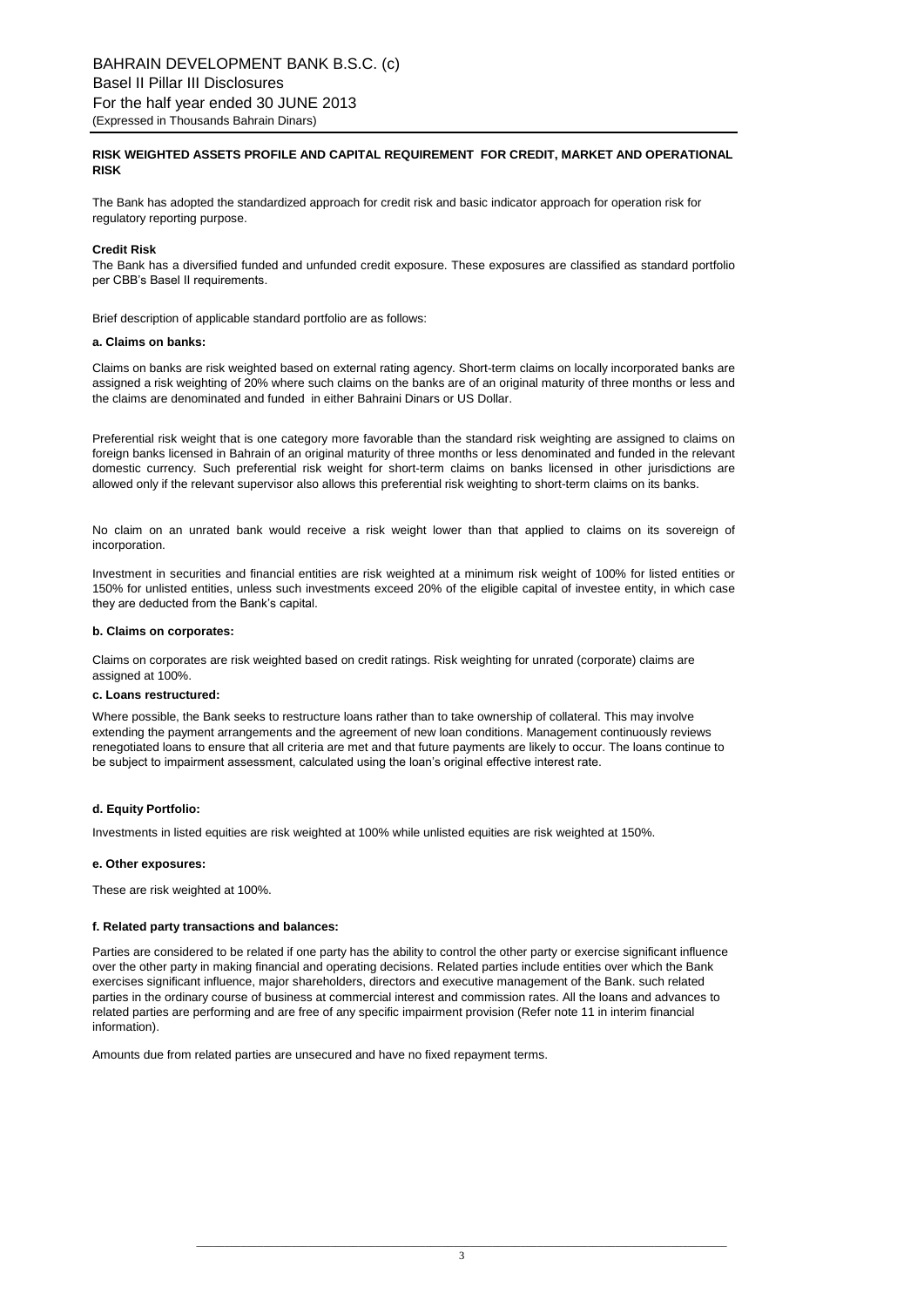### **TABLE 2 - REGULARATY CAPITAL REQUIREMENT FOR CREDIT RISK**

|                                                               | 2013<br><b>Capital</b> |
|---------------------------------------------------------------|------------------------|
|                                                               | requirement            |
| Claims on sovereign                                           |                        |
| Claims on public sector entities                              |                        |
| Claims on banks                                               | 778                    |
| Claims on corporate                                           | 14,391                 |
| Regulatory retail exposures                                   |                        |
| Residential retail exposures                                  |                        |
| Equity                                                        | 775                    |
| Other exposures                                               | 1,482                  |
| TOTAL CREDIT RISK CAPITAL REQUIREMENT (STANDARDISED APPROACH) |                        |

 **17,426** 

### **TABLE 3 - REGULARATY CAPITAL REQUIREMENT FOR MARKET RISK**

The Bank uses the Standardised Approach for calculating market risk capital charges for the following market risk components:

- Equity exposure risk
- Interest rate exposure risk
- Foreign currency exposure risk

The Bank's market risk capital charge is largely composed of foreign currency risk arising from the Bank's foreign exchange exposure on private equity investments denominated mainly in sterling and euros, interest rate risk arising on the bond portfolio, currency and bond futures. The capital requirement for market risk using the Standardised Approach as at 30 June 2013 was as follows:

|                               |      | <b>Capital requirements</b> |         |         |  |  |
|-------------------------------|------|-----------------------------|---------|---------|--|--|
|                               | 2013 | Maximum                     | Minimum | Average |  |  |
| Equity risk capital           | -    |                             | -       |         |  |  |
| Foreign exchange risk capital | 113  | 113                         | 110     | 168     |  |  |
| Interest rate risk capital    | -    | -                           | -       |         |  |  |

#### **169 TOTAL MARKET RISK CAPITAL REQUIREMENT (STANDARDISED APPROACH)**

### **TABLE 4 - REGULARATY CAPITAL REQUIREMENT FOR OPERATIONAL RISK**

| The capital requirement for operational risk using the Basic Indicator Approach as at 30 |       |
|------------------------------------------------------------------------------------------|-------|
| June 2013 amounted to                                                                    | 1,562 |

## **TABLE 5 - GROSS CREDIT EXPOSURES BEFORE SUBJECT TO CREDIT RISK MITIGANTS (CRM)**

|                                                 | 30-Jun-13 | 2013<br>Average |
|-------------------------------------------------|-----------|-----------------|
| Balances with Central Bank of Bahrain           | 1.987     | 2.041           |
| Due from banks and other financial institutions | 24.651    | 24,972          |
| Loans and advances to customers                 | 100.879   | 51,487          |
| Other assets                                    | 12.753    | 54.863          |
| <b>TOTAL FUNDED EXPOSURES</b>                   | 140.270   | 137,553         |
| Contingent liabilities                          | 2.889     | 2.868           |
| Other commitments                               | 12.547    | 11.645          |
| <b>TOTAL UNFUNDED EXPOSURES</b>                 | 15.436    | 14,513          |
| <b>TOTAL CREDIT RISK EXPOSURE</b>               | 155.706   | 152.066         |

The gross average credit risk exposure are based on quarter end prudential return reporting.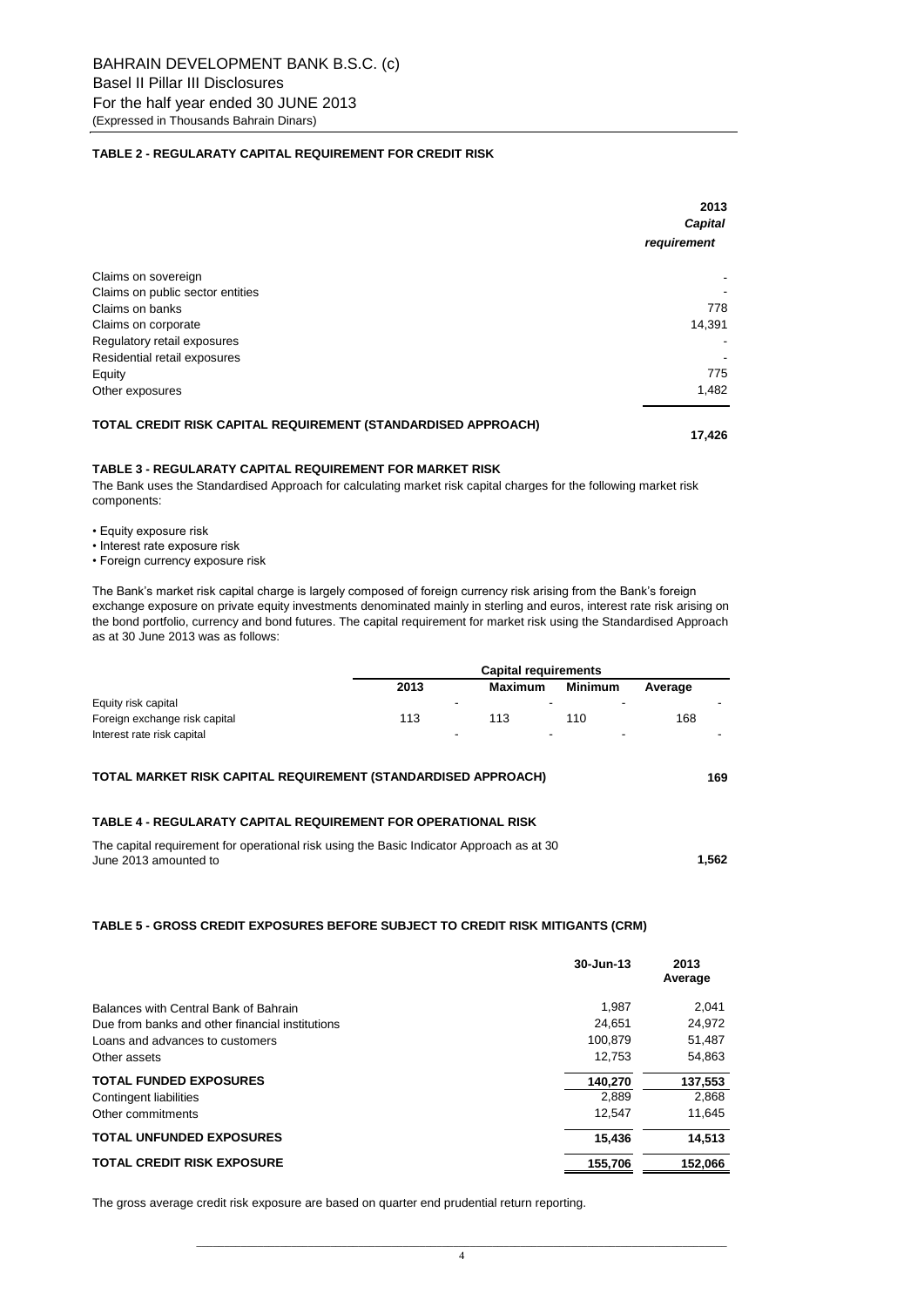## **TABLE 6 - SECTORAL CLASSIFICATION OF GROSS CREDIT EXPOSURES**

|                                       | 2013          |                 |              |  |
|---------------------------------------|---------------|-----------------|--------------|--|
|                                       | <b>Funded</b> | <b>Unfunded</b> | <b>Total</b> |  |
| Banks and financial institutions      | 26,638        |                 | 26,638       |  |
| <b>Trading and Manufacturing</b>      | 45.631        |                 | 45.631       |  |
| <b>Education and Health</b>           | 2,424         |                 | 2,424        |  |
| Hospitality, media and transportation | 10,064        |                 | 10,064       |  |
| <b>Fisheries and Agriculture</b>      | 5,009         |                 | 5,009        |  |
| <b>Food Processing</b>                | 2,966         |                 | 2,966        |  |
| <b>Others</b>                         | 47,538        | 15.436          | 62,974       |  |
| <b>TOTAL</b>                          | 140.270       | 15,436          | 155,706      |  |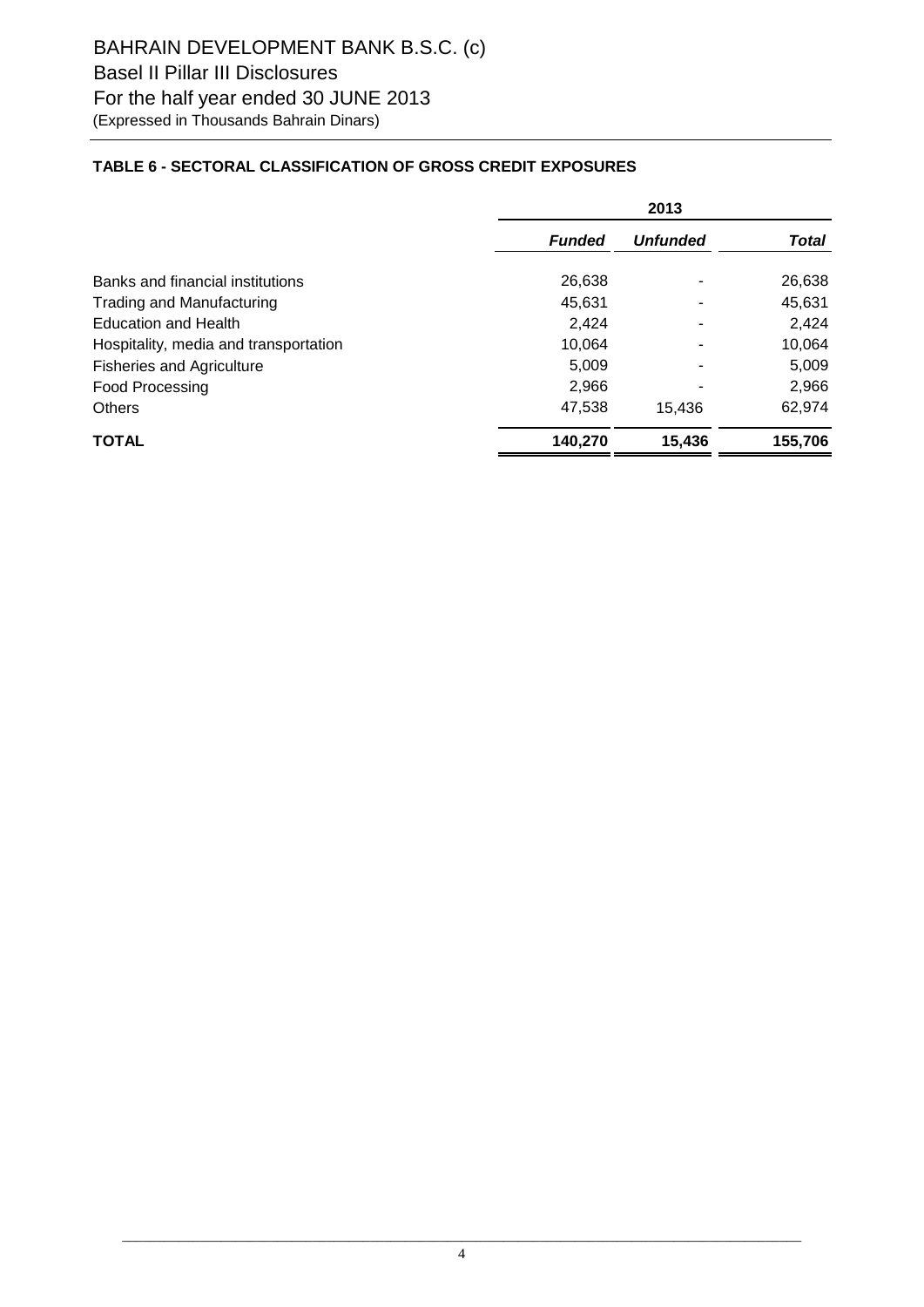## **TABLE 7 - CREDIT CONCENTRATION GREATER THAN 15% INDIVIDUAL OBLIGOR LIMIT**

|                                                                  | 2013  |
|------------------------------------------------------------------|-------|
| Total credit exposures in excess of 15% individual obligor limit | 9.116 |

## **Impairment of assets**

The Bank assesses at each balance sheet date whether there is any objective evidence that a specific financial asset is impaired. A financial asset is deemed to be impaired if, and only if, there is objective evidence of impairment as a result of one or more events that has occurred after the initial recognition of the asset (an incurred "impairment event") and that impairment event (or events) has an impact on the estimated future cash flows of the financial asset that can be reliably estimated. Evidence of impairment may include indications that the borrower is experiencing significant financial difficulty, default or delinquency in interest or principal payments, the probability that it will enter bankruptcy or other financial reorganisation and where observable data indicate that there is a measurable decrease in the estimated future cash flows, such as changes in arrears or economic conditions that correlate with defaults.

## **Restructured Credit Facilities**

The bank does not have any restructured credit facilities during the six months period ended 30 June 2013.

## **Pastdue exposures**

This includes claims, for which the repayment is overedue for more than 90 days. The risk weighting for such loans is either 100 percent or 150 percent is applied depending on the level of provisions maintained against the assets.

## **TABLE 8 - COUNTERPARTY WISE BREAKDOWN OF IMPAIRED LOANS AND IMPAIRMENT PROVISION**

|                                  |                                          | 2013                         |                          |                          |                                        |  |  |  |
|----------------------------------|------------------------------------------|------------------------------|--------------------------|--------------------------|----------------------------------------|--|--|--|
|                                  | <b>Impaired</b><br>and past<br>due loans | <b>Specific</b><br>provision | Charge<br>(recoveries)   | <b>Write off</b>         | <b>Collective</b><br><i>impairment</i> |  |  |  |
| Project finance                  | 9,895                                    | 13,823                       | 602                      | 92                       | 830                                    |  |  |  |
| <b>Fisheries and Agriculture</b> | 953                                      |                              | $\overline{\phantom{0}}$ | $\overline{\phantom{0}}$ | $\overline{\phantom{0}}$               |  |  |  |
| <b>TOTAL</b>                     | 10,848                                   | 13,823                       | 602                      | 92                       | 830                                    |  |  |  |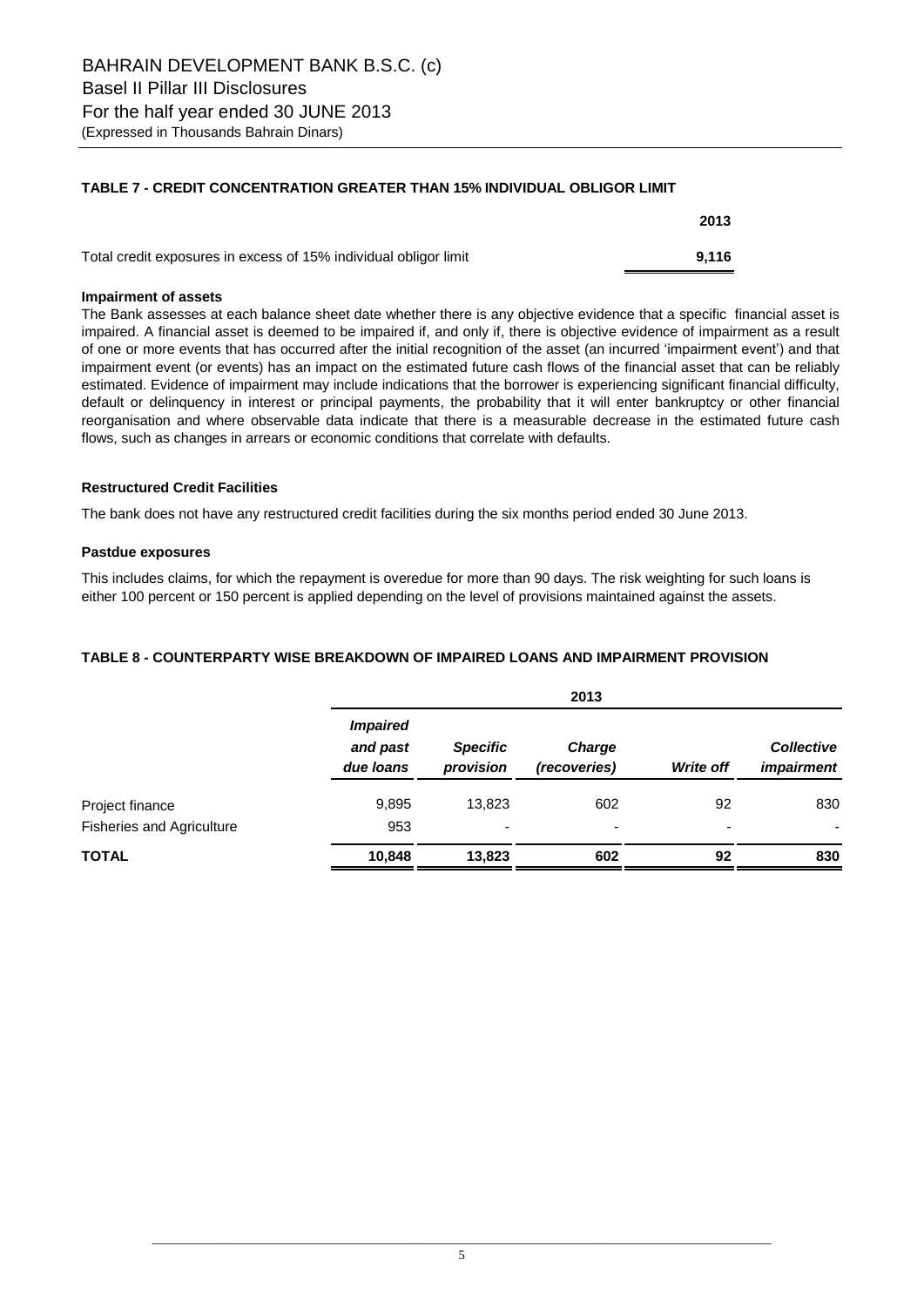### **TABLE 9 - RESIDUAL CONTRACTUAL MATURITY**

*Maturity analysis of assets and liabilities*

The table below summarises the maturity profile of the Group's assets and liabilities as at 30 June 2013.

|                                                | Up to 1<br>month | 2 to 3<br>months         | 4 to 6<br>months | 7 months<br>to 1 year    | 2 to 3<br>years | 4 to 5<br>years | 6 to 10<br>years         | 11 to 20<br>years        | <b>Total</b> |
|------------------------------------------------|------------------|--------------------------|------------------|--------------------------|-----------------|-----------------|--------------------------|--------------------------|--------------|
| 2013                                           |                  |                          |                  |                          |                 |                 |                          |                          |              |
| <b>Assets</b>                                  |                  |                          |                  |                          |                 |                 |                          |                          |              |
| Cash and balances with Central Bank of Bahrain | 1,987            |                          |                  |                          |                 |                 |                          | $\overline{\phantom{a}}$ | 1,987        |
| Due from banks and other financial             |                  |                          |                  |                          |                 |                 |                          |                          |              |
| institutions                                   | 4,945            | 14,154                   | 5,552            |                          |                 |                 |                          | $\overline{\phantom{a}}$ | 24,651       |
| Accounts receivable and other assets           | $\blacksquare$   | 12,753                   | ٠                |                          |                 |                 |                          | $\overline{\phantom{a}}$ | 12,753       |
| Loans and advances to customers                | 3,375            | 386                      | 1,613            | 3,758                    | 30,054          | 47,759          | 13,934                   | $\overline{\phantom{a}}$ | 100,879      |
| Available for sale investments                 | ٠                | $\overline{\phantom{a}}$ | ٠                | 6,877                    | ٠               | ٠               | $\overline{\phantom{a}}$ | $\overline{\phantom{a}}$ | 6,877        |
| <b>Total assets</b>                            | 10,307           | 27,293                   | 7,165            | 10,635                   | 30,054          | 47,759          | 13,934                   | $\overline{\phantom{a}}$ | 147,147      |
| Liabilities                                    |                  |                          |                  |                          |                 |                 |                          |                          |              |
| Deposits                                       | 47,286           | 7,969                    | 6,202            | 219                      |                 |                 |                          |                          | 61,676       |
| Accounts payable and other liabilities         | $\blacksquare$   | 3,601                    | ۰                | $\overline{\phantom{a}}$ |                 |                 |                          | $\overline{\phantom{a}}$ | 3,601        |
| Long term loans                                | -                |                          | 673              | 673                      | 4,038           | 16,296          |                          |                          | 21,680       |
| <b>Total liabilities</b>                       | 47,286           | 11,570                   | 6,875            | 892                      | 4,038           | 16,296          |                          |                          | 86,957       |
| Net liquidity gap                              | (36, 979)        | 15,723                   | 290              | 9,743                    | 26,016          | 31,463          | 13,934                   |                          |              |

Available for sale investments are included above based on expected maturity as per management estimate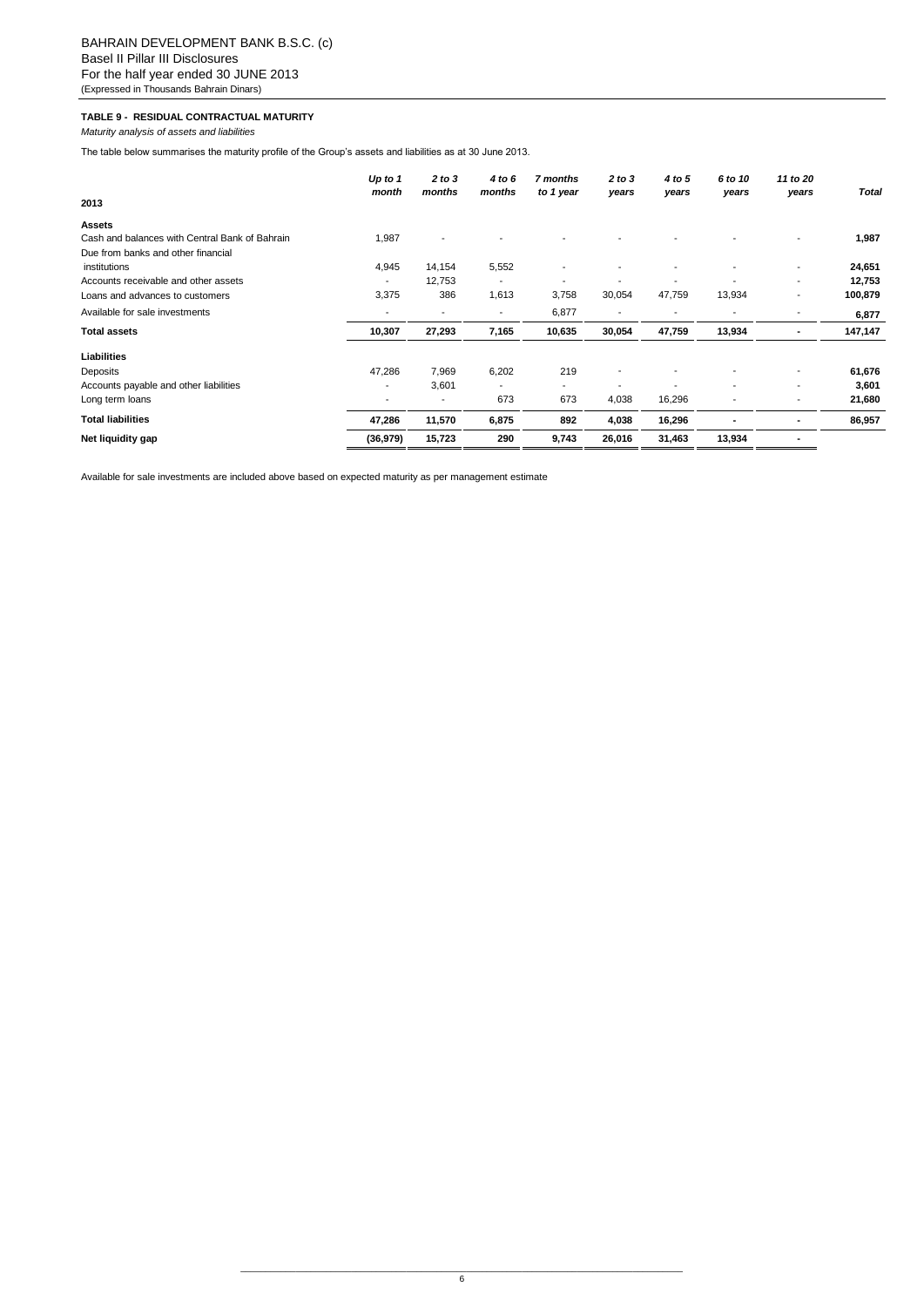## **TABLE 10 - GEOGRAPHICAL DISTRIBUTION OF IMPAIRMENT PROVISIONS FOR LOANS AND ADVANCES TO CUSTOMERS**

Bank and its subsidaries are operated locally and Loans granted to Bahrainis only.

|                               | 2013   |
|-------------------------------|--------|
| <b>Bahrain</b>                |        |
| Specific impairment provision | 13,823 |
| <b>TOTAL</b>                  | 13,823 |

## **TABLE 11 - MOVEMENT IN IMPAIRMENT PROVISION FOR LOANS AND ADVANCES TO CUSTOMERS AND INTEREST IN SUSPENSE**

|                                     | 2013                   |                   |              |                                  |                          |                          |              |
|-------------------------------------|------------------------|-------------------|--------------|----------------------------------|--------------------------|--------------------------|--------------|
|                                     | <b>Project finance</b> |                   |              | <b>Fisheries and agriculture</b> |                          |                          |              |
|                                     | <b>Specific</b>        | <b>Collective</b> | <b>Total</b> | <b>Specific</b>                  | <b>Collective</b>        | <b>Total</b>             | <b>Total</b> |
| Balance at 1 January 2013           | 13,393                 | 750               | 14,143       | $\blacksquare$                   |                          | ٠                        | 14,143       |
| Amounts written off during the year | (92)                   | $\blacksquare$    | (92)         | $\blacksquare$                   | $\overline{\phantom{0}}$ | ٠                        | (92)         |
| Charge for the year                 | 1,256                  | 80                | 1,336        | ۰                                | $\blacksquare$           | $\overline{\phantom{a}}$ | 1,336        |
| Recoveries during the year          | (858)                  | $\blacksquare$    | (858)        |                                  |                          | ۰                        | (858)        |
| Interest suspended during           |                        |                   |              |                                  |                          |                          |              |
| the year (net)                      | 124                    | $\blacksquare$    | 124          |                                  |                          |                          | 124          |
| At 30 June 2013                     | 13,823                 | 830               | 14,653       |                                  |                          |                          | 14,653       |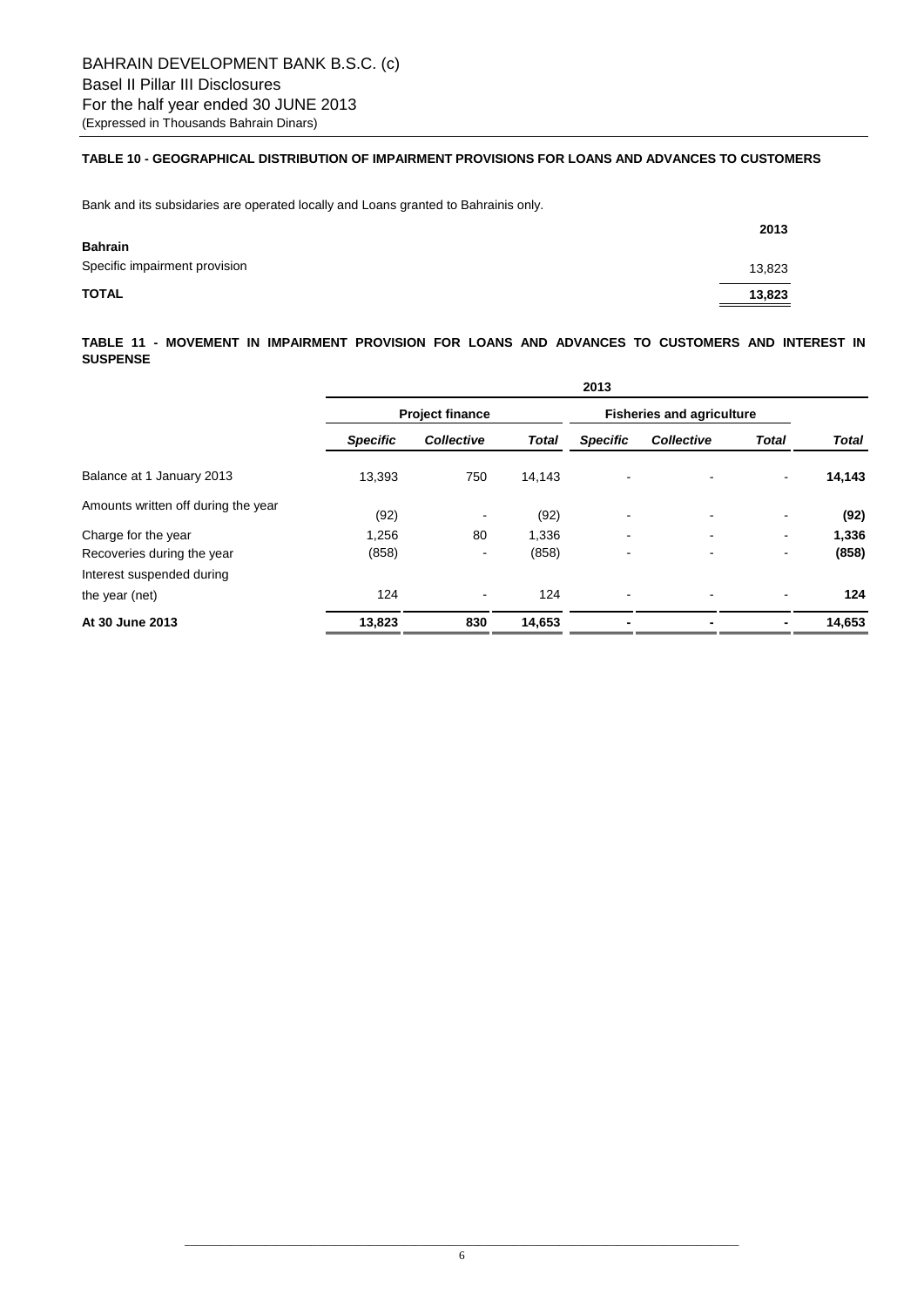## **TABLE 12 - PAST DUE LOANS - AGE ANALYSIS**

## **i) By Geographical area**

|                |                                       | 2013                            |                        |              |  |  |  |
|----------------|---------------------------------------|---------------------------------|------------------------|--------------|--|--|--|
|                | <b>Three</b><br>months to<br>one year | <b>One</b><br>to three<br>years | Over<br>three<br>years | <b>Total</b> |  |  |  |
| <b>Bahrain</b> | 6,225                                 | 3,660                           | 963                    | 10,848       |  |  |  |
| <b>TOTAL</b>   | 6,225                                 | 3,660                           | 963                    | 10,848       |  |  |  |
|                |                                       |                                 |                        |              |  |  |  |

## **ii) By Counterparty wise**

|                                                  | <b>Three</b><br>months to<br>one year | <b>One</b><br>to three<br>vears | Over<br>three<br>vears | <b>Total</b>  |
|--------------------------------------------------|---------------------------------------|---------------------------------|------------------------|---------------|
| Project finance                                  | 5,751                                 | 3,410                           | 734                    | 9,895         |
| <b>Fisheries and Agriculture</b><br><b>TOTAL</b> | 474<br>6,225                          | 250<br>3,660                    | 229<br>963             | 953<br>10,848 |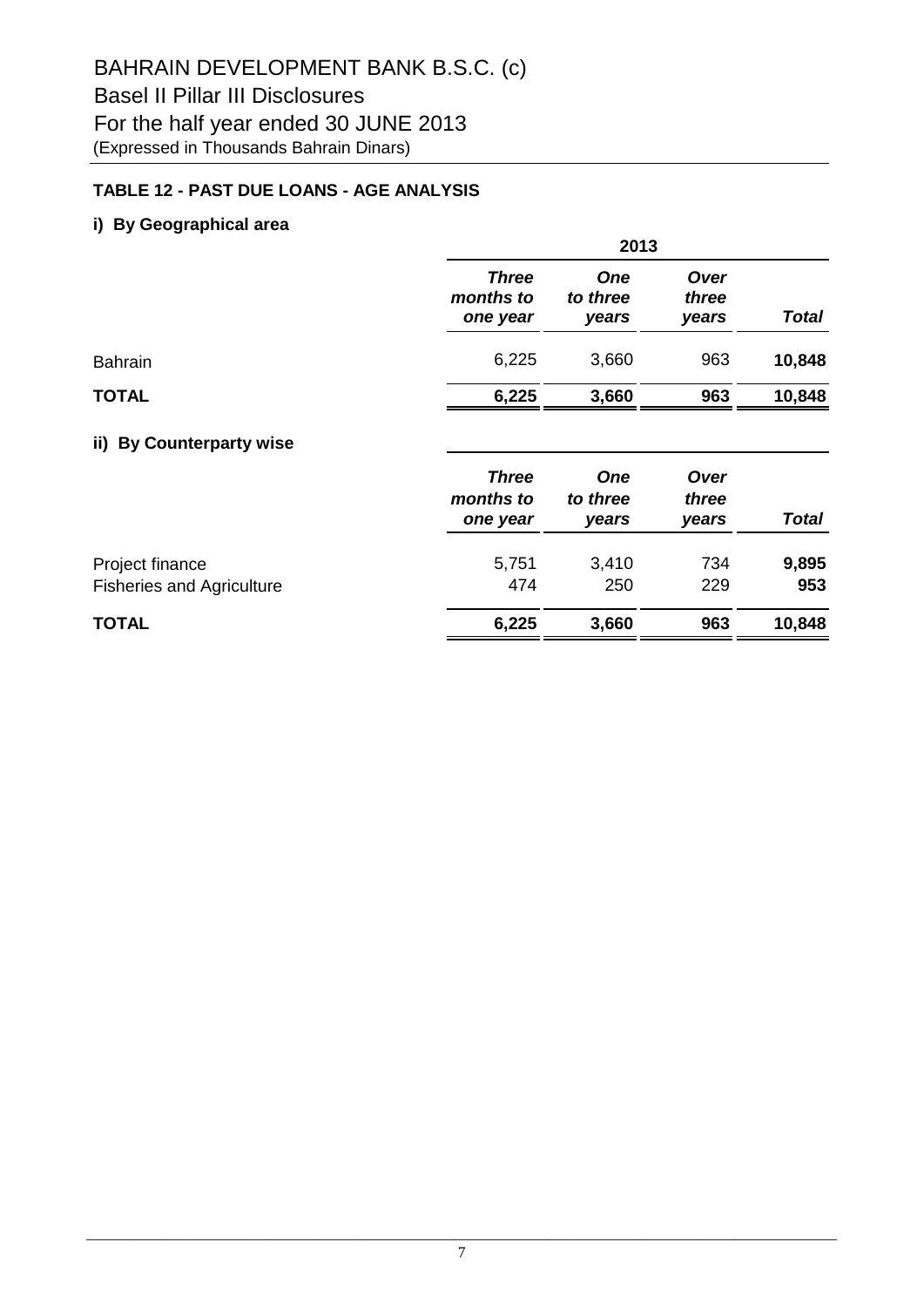# BAHRAIN DEVELOPMENT BANK B.S.C. (c) Basel II Pillar III Disclosures For the half year ended 30 JUNE 2013 (Expressed in Thousands Bahrain Dinars)

## **TABLE 13 - CREDIT RISK EXPOSURE POST CREDIT RISK MITIGATION AND CREDIT CONVERSION**

|                     | 2013    |
|---------------------|---------|
| Claims on sovereign | 15,742  |
| Claims on banks     | 24,101  |
| Claims on corporate | 117,719 |
| Equity              | 4,760   |
| Other exposures     | 12,347  |
| <b>TOTAL</b>        | 174,669 |

## **TABLE 14 - ELIGIBLE FINANCIAL COLLATERAL AND GUARANTEES**

Bank take collateral from borrowers consists of cash deposits, letters of guarantee and properties. Management monitors the market value of collateral, requests additional collateral in accordance with the underlying agreement and evaluates the adequacy of the allowance for impairment.

| 2013         |            |  |
|--------------|------------|--|
| <b>Gross</b> |            |  |
| exposure     | <b>CRM</b> |  |
| 15,742       |            |  |
| 24,101       | ۰          |  |
| 117,719      | 743        |  |
| 4,760        |            |  |
| 12,347       |            |  |
| 174,669      | 743        |  |
|              |            |  |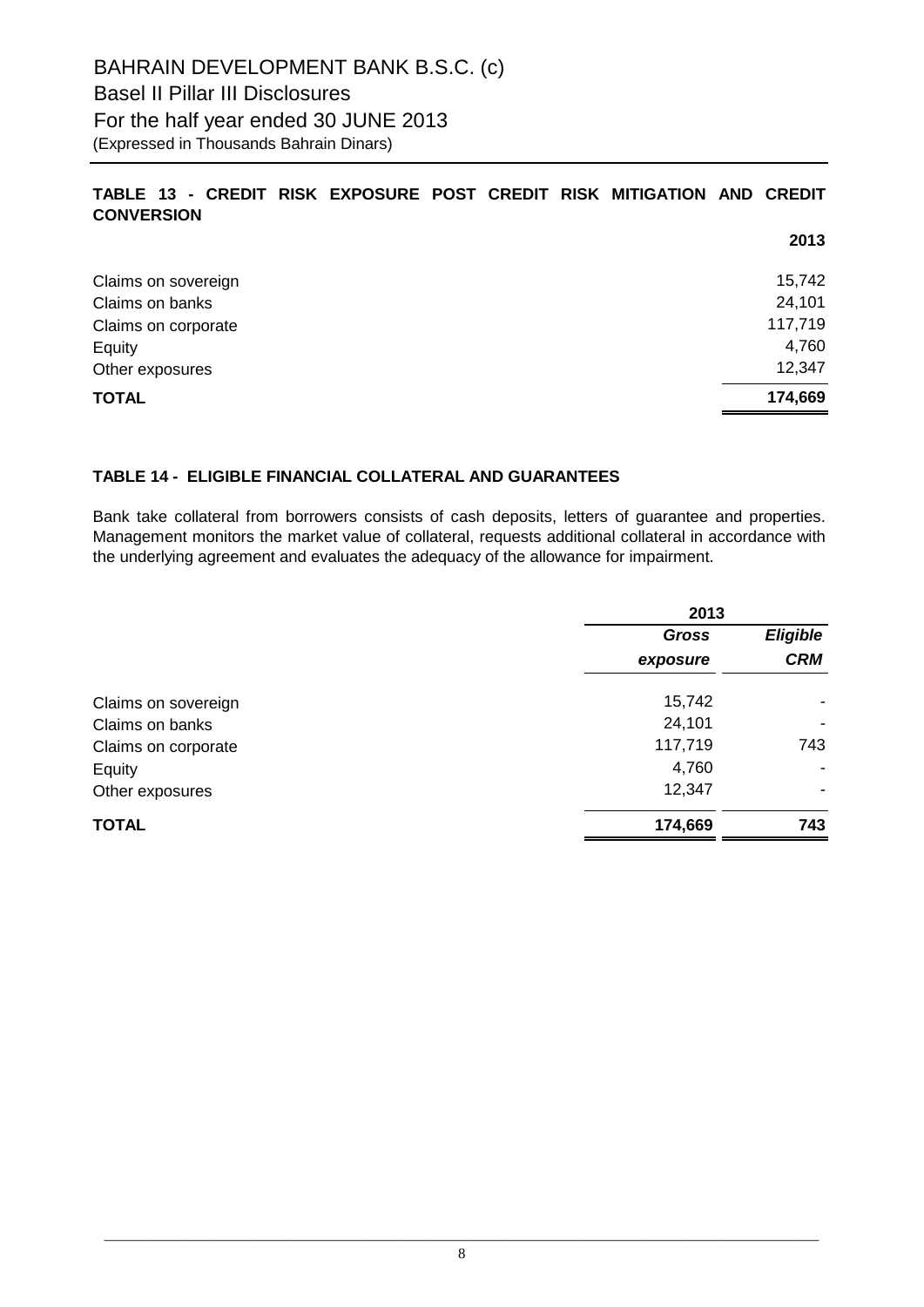## **TABLE 15 - SENSITIVITY ANALYSIS - INTEREST RATE RISK (IRRBB)**

Impact on net interest income for the year ended 30 June 2013

|                                                                                             | 2013                            |
|---------------------------------------------------------------------------------------------|---------------------------------|
| Bahraini Dinar<br>Assets<br>Liabilities                                                     | 45,736<br>42,071                |
| $(+)$ 200 basis points<br>(-) 200 basis points                                              | 73<br>(73)                      |
| <b>US Dollar</b><br>Assets<br>Liabilities<br>$(+)$ 200 basis points<br>(-) 200 basis points | 5,655<br>19,753<br>(282)<br>282 |
| Kuwaiti Dinar<br>Assets<br>Liabilities<br>$(+)$ 200 basis points<br>(-) 200 basis points    | 9,116<br>8,819<br>6<br>(6)      |
| Saudi Riyals<br>Assets<br>Liabilities<br>$(+)$ 200 basis points<br>(-) 200 basis points     | 8,676<br>10,034<br>(27)<br>27   |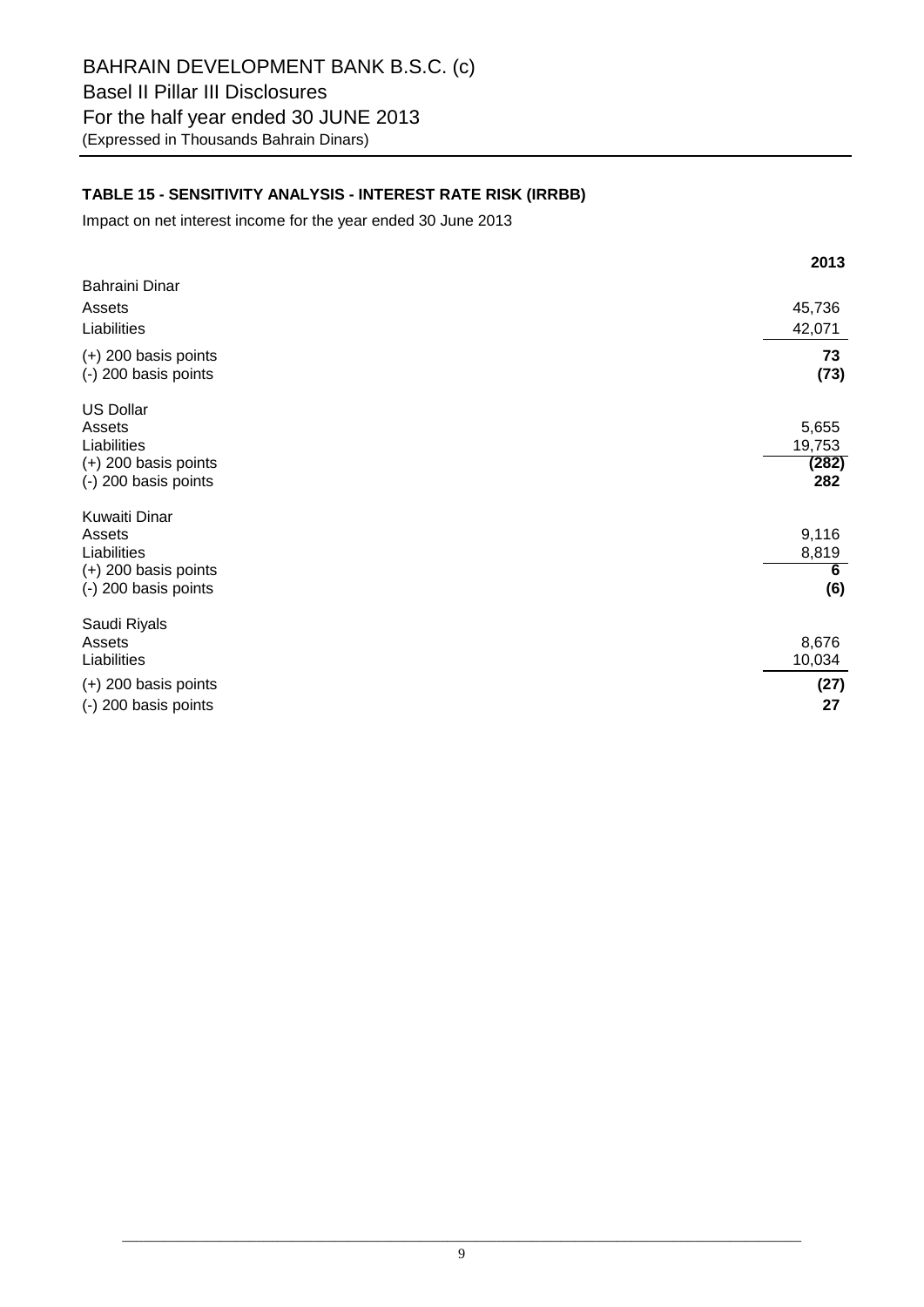### **MARKET RISK**

Market risk is defined as potential adverse changes in the fair value or future cash flows of a trading position or portfolio of financial instruments resulting from the movement of market variables, such as interest rates, currency rates, equity prices and commodity prices, market indices as well as volatilities and correlations between markets. As its primary tool, the Bank measures its market risk exposure using the Standardised Approach under Basel II.

#### **Interest rate risk**

Interest rate risk arises from the possibility that changes the interest rates will affect future profitability or the fair values of the financial instruments. The Bank is exposed to interest rate risks due to mismatches of interest rate repricing of assets and liabilities. Positions are monitored periodically to ensure that this is maintained within the established limits.

The Bank"s interest rate sensitivity position is based on the contractual repricing or maturity dates, whichever dates are earlier, as follows

#### **TABLE 16 - MARKET RISK, INTEREST RATE GAP**

| 2013                                           | Up to 1<br>month | 2 to 3<br>months         | 4 to 6<br>months | 7 months to<br>1 year | 2 to 5<br>years | Over 5<br>years | Non-<br>interest<br>bearing | <b>Total</b> |
|------------------------------------------------|------------------|--------------------------|------------------|-----------------------|-----------------|-----------------|-----------------------------|--------------|
|                                                |                  |                          |                  |                       |                 |                 |                             |              |
| <b>Assets</b>                                  |                  |                          |                  |                       |                 |                 |                             |              |
| Cash and balances with Central Bank of Bahrain |                  |                          |                  |                       |                 |                 | 1,987                       | 1,987        |
| Due from banks and other financial             |                  |                          |                  |                       |                 |                 |                             |              |
| institutions                                   | 4,945            | 14,154                   | 5,552            |                       |                 |                 |                             | 24,651       |
| Accounts receivable and other assets           |                  |                          | -                |                       |                 |                 | 12,753                      | 12,753       |
| Loans and advances to customers                | 3,375            | 386                      | 1,613            | 3,758                 | 77,813          | 13,934          |                             | 100,879      |
| <b>Total assets</b>                            | 8,320            | 14,540                   | 7,165            | 3,758                 | 77,813          | 13,934          | 14,740                      | 140,270      |
| <b>Liabilities</b>                             |                  |                          |                  |                       |                 |                 |                             |              |
| Deposits                                       | 47,286           | 7,969                    | 6,202            | 219                   |                 |                 |                             | 61,676       |
| Accounts payable and other liabilities         |                  | $\overline{\phantom{0}}$ | -                |                       |                 |                 | 3,601                       | 3,601        |
| Long term loans                                | ۰                | ٠                        | 673              | 673                   | 4,038           | 16,296          |                             | 21,680       |
| <b>Total liabilities</b>                       | 47,286           | 7,969                    | 6,875            | 892                   | 4,038           | 16,296          | 3,601                       | 86,957       |
| Net liquidity gap                              | (38,966)         | 6,571                    | 290              | 2,866                 | 73,775          | (2,362)         | 11,139                      |              |
|                                                |                  |                          |                  |                       |                 |                 |                             |              |